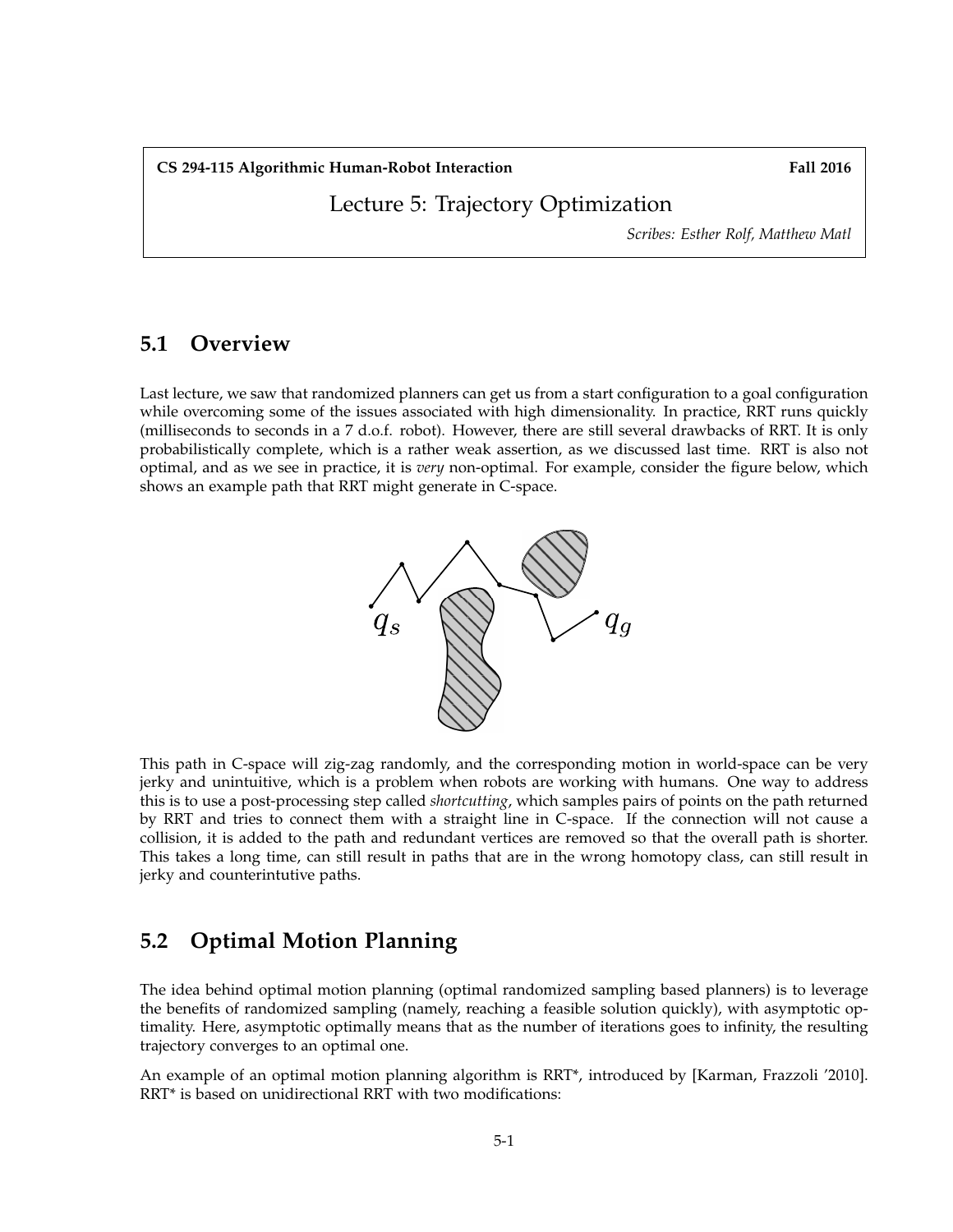- 1. Parent selection. When a new point is sampled, rather than making it a child of the closest node in the graph so far, we connect it to the point that would produce the shortest path from the starting point.
- 2. Rewiring Step. Once a new point *x<sup>s</sup>* is sampled and added to the graph, consider whether we can improve the existing graph using this new point. For every node  $x<sub>v</sub>$  in the vicinity of the new point, check if that point can be reached faster by an alternate path using *x<sup>s</sup>* . If so, make *x<sup>s</sup>* the parent of *xv*, and delete all redundant edges so that the graph is again a tree.

RRT<sup>\*</sup> is an asymptotically optimal algorithm. However, the convergence to the optimal solution is slow, and the algorithm itself can be slow due to all the extra graph modification steps. While RRT may be more feasible for use in practice, RRT\* is an important theoretical result.

## **5.3 Trajectory Optimization**

When robots are working in an environment with people, it's important that they move in an understandable way, and in a way that humans can anticipate. Trajectory optimization can get us closer to that goal. The idea behind trajectory optimization is to start with a simple path, and let the obstacles guide you away from collision while optimizing for efficiency/smoothness or other costs. The resulting algorithm is:

- probabilisitically complete
- fast
- locally optimal

The problem statement of trajectory optimization is to find a trajectory *ξ* which maps time to C-space configurations:

$$
\xi:[0,T]\to C
$$

Here *ξ* ∈ Ξ is a particular trajectory among a set of possible trajectories Ξ. A trajectory *ξ* is a function of *t* ∈ [0, *T*] which produces a C-space configuration *q* ∈ *C*. Thus, a trajectory tells the robot where to be for each point in time.

There are many possible trajectories in the set Ξ. To distinguish between them, we define a *cost functional* (also called an objective functional)  $\mathcal U$ , which maps trajectories onto non-negative scalars $^1$  :

$$
\mathcal{U}:\Xi\to\mathbb{R}^+
$$

Our goal is to optimize  $U$ , resulting in an optimal trajectory, where optimal is defined according to the factors encoded in  $U$ . Some potential factors encoded in  $U$  include:

- length or efficiency of the resulting path (in C-space or world-space)
- obstacle avoidance
- smoothness
- caution/ slow-down near obstacles
- energy minimization

 $1$ *U* maps functions to scalars, and thus is a *functional*.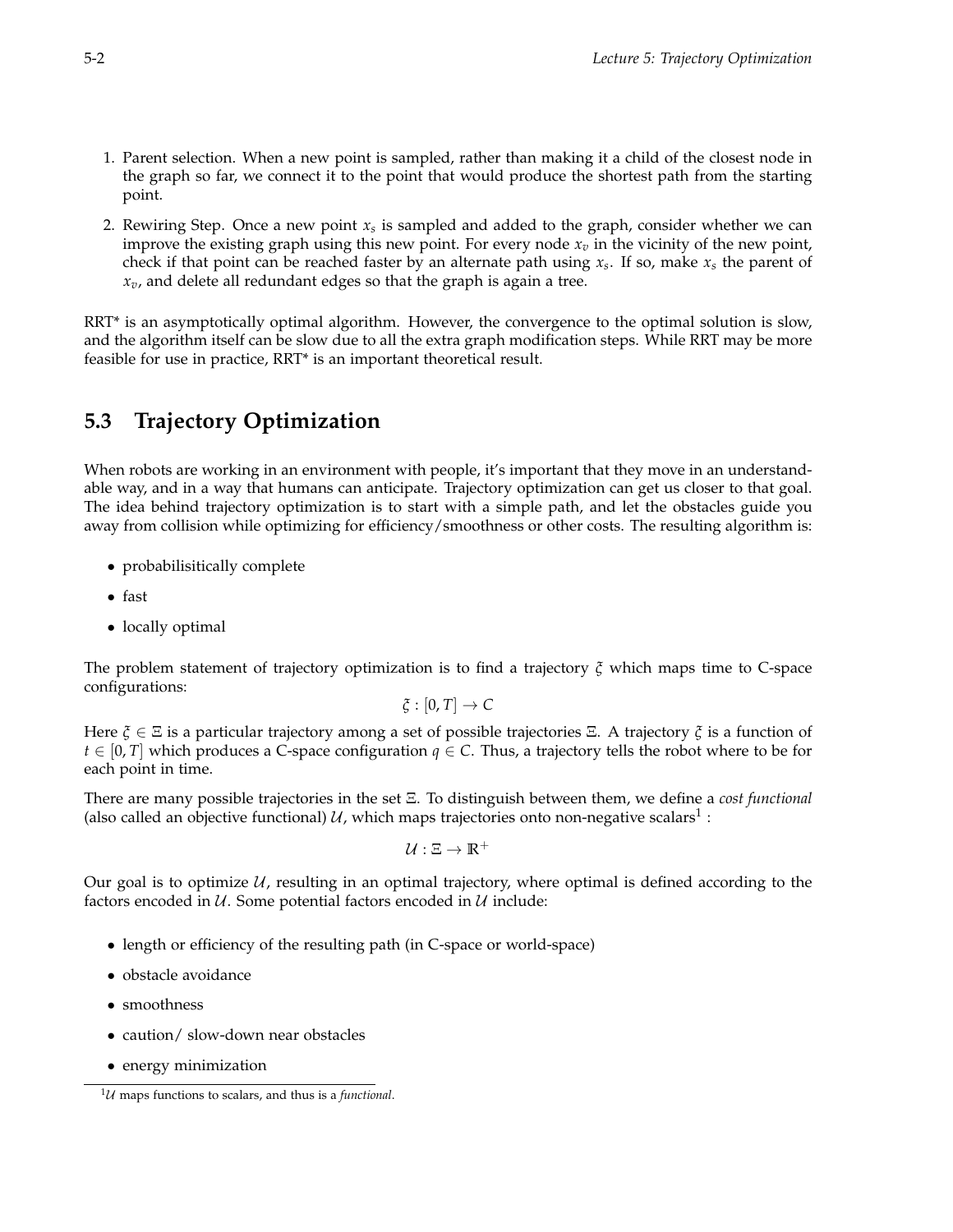- "naturalness"
- information gathering
- predictability
- legibility/ intent expression

Before we define the technical optimization problem, consider the worlds in which each of these elements live. A robot's pose, *R*(*q*), in world space *W*(**R**<sup>3</sup> ) is a single point, *q*, in C-space *C*(*D*), where *D* is robot's number of degrees of freedom. A trajectory, *ξ*, is a timed path through C-space and is a single point in trajectory-space, Ξ. Ξ is a space of functions and is thus infinite-dimensional.

In our optimization problem, we will seek to find an optimal *ξ* ∈ Ξ. We will be using gradient descent on U*i*.



#### **Definition**

*Trajectory optimization* is the process of finding find an optimal trajectory *ξ* ∗ :

$$
\xi^* = \arg\min_{\xi \in \Xi} \mathcal{U}[\xi]
$$
  
s.t. 
$$
\xi(0) = q_s
$$

$$
\xi(T) = q_g
$$

One method for solving this optimization problem is gradient descent (GD), which iteratively updates the guess for an optimal *ξ*:

$$
\xi_{t+1} = \xi_t - \frac{1}{\alpha} \nabla_{\xi} \mathcal{U}(\xi_t)
$$

It is important to note that gradient descent returns a local minimizer, not a global minimizer of the cost functional. We can minimize globally for some  $U$  (convex), but not for general  $U$ .

Unfortunately, most objective functions we will want to use are non-convex. Because we are only guaranteed a local minimum, we might threshold an acceptable  $\mathcal{U}^* = \mathcal{U}(\xi^*)$ , and if the  $\mathcal{U}^*$  returned by GD is above this threshold, resample using a different initialization *ξ*0, or introduce randomization in more sophisticated ways (e.g. Hamiltonian Monte Carlo).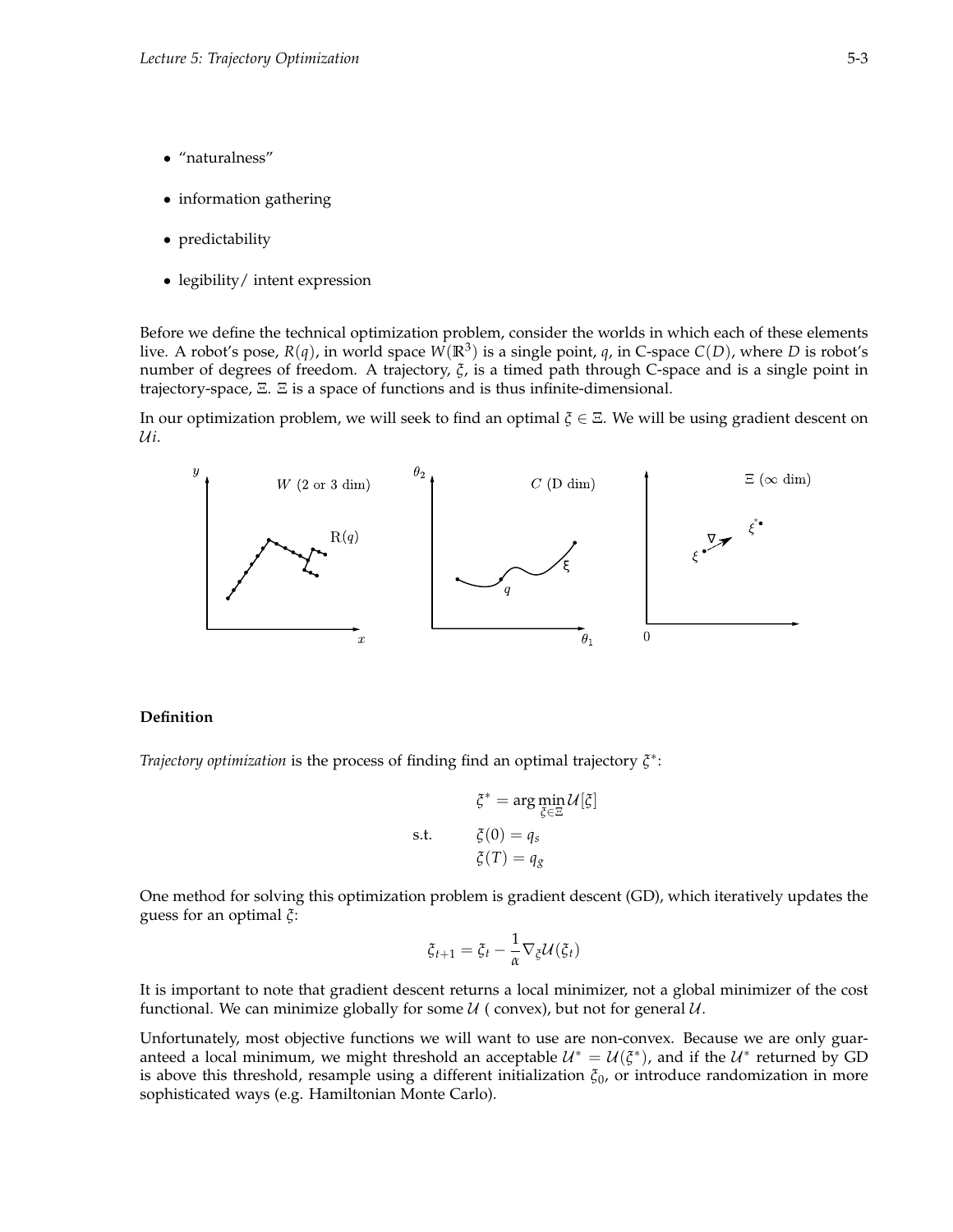

## **5.4 Calculus Review**

## **5.4.1 Motivation**

In this section, we review the basics of single-variable, multivariate, and vector calculus. Before doing so, however, it is useful to think about how calculus can be used in trajectory optimization. Consider a trajectory  $\zeta : [0, T] \to C$  for a configuration space with *d* dimensions. This trajectory is a function that maps from some time  $t \in [0, T]$  to a vector *q* of coordinates in C-space:

$$
\xi(t) : t \mapsto q, \ q = \begin{bmatrix} \xi_1(t) \\ \xi_2(t) \\ \vdots \\ \xi_d(t) \end{bmatrix}
$$

Because of this, we say that *ξ* is a *vector-valued function* – a function operates on one or more variables and maps them to vectors. In order to analyze these sorts of functions, we need to understand *vector calculus*.

Furthermore, if we discretize time with *N* timesteps, then *ξ* becomes a vector of configuration vectors:

$$
\xi = \begin{bmatrix} q_1 \\ q_2 \\ \vdots \\ q_N \end{bmatrix}
$$

Then, our cost function for trajectory optimization,  $U : \Xi \to \mathbb{R}^+$  maps from some discrete trajectory, which is simply a vector, to a single real number. This mapping from many variables to a single value makes  $U$ a *multivariate function*, and we need *multivariable calculus* in order to analyze this function properly.

Finally, if we do not discretize trajectories, U is a functional, and we need *calculus of variations*.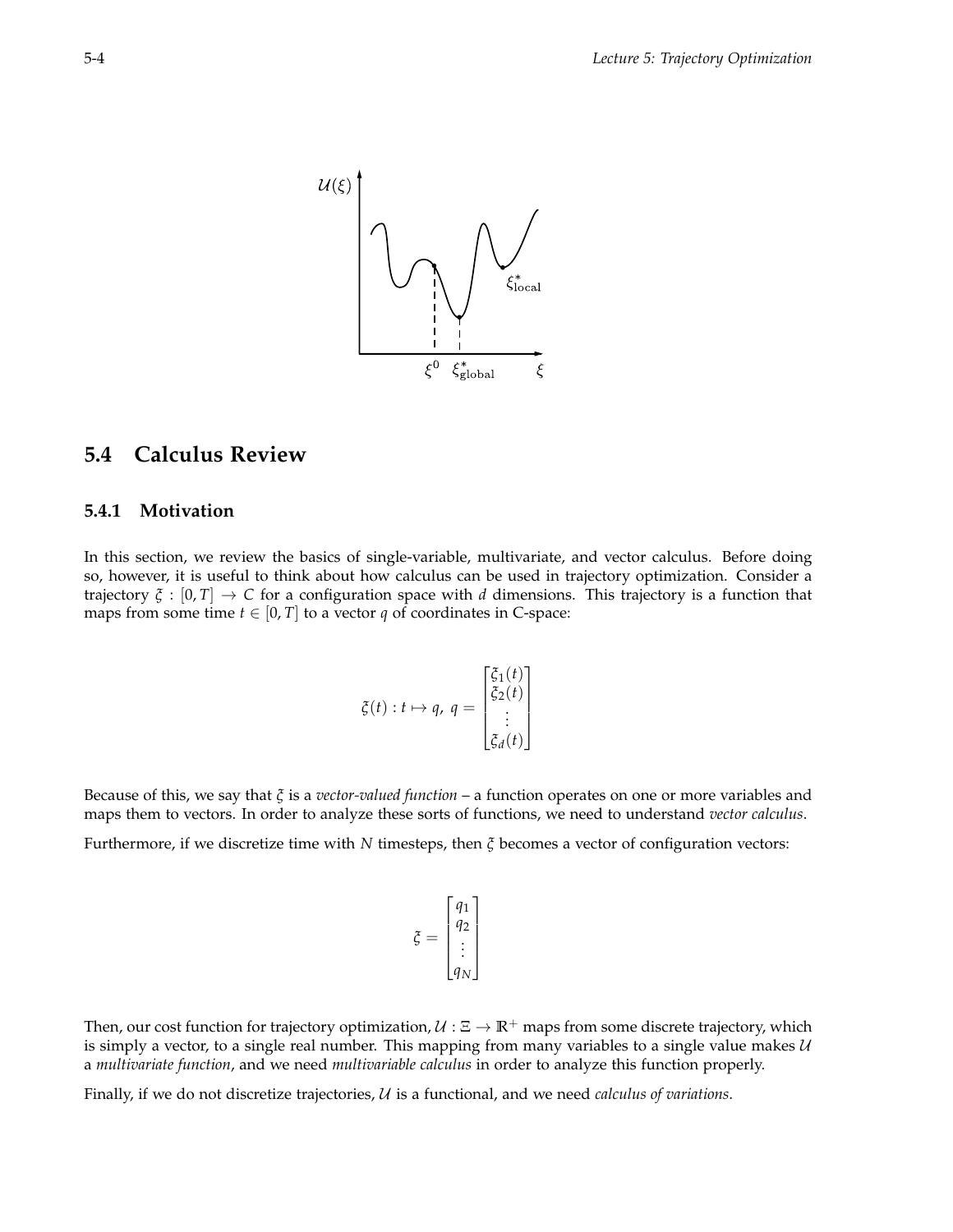## **5.4.2 Derivative**

### **Definition**

Let  $f(x): \mathbb{R} \to \mathbb{R}$  be a function of a single real variable. The *derivative* of  $f(x)$  is a function of that same variable that, when evaluated at a given input point, produces the rate of change of *f* at that point. The derivative of  $f(x)$ , which is written as  $f'(x)$ , can be defined as

$$
f'(x) = \lim_{\epsilon \to 0} \frac{f(x+\epsilon) - f(\epsilon)}{\epsilon}
$$

#### **Example**

Let  $f(x) = 2x$ . We can compute the derivative as follows.

$$
f'(x) = \lim_{\epsilon \to 0} \frac{(2x + 2\epsilon) - 2x}{\epsilon} = 2
$$

In this case, the derivative is a constant. This is not always the case.

Let  $f(x) = x^2$ . Omitting all steps for brevity, we can show that

$$
f'(x) = 2x
$$

In this case, the derivative is a function of *x*.

## **5.4.3 Partial Derivative**

#### **Definition**

A *partial derivative* is an extension of the concept of a derivative to a multivariate function. Let  $f(x_1, x_2, \ldots, x_n)$ :  $\mathbb{R}^n \to \mathbb{R}$  be a function of *n* real variables. Partial derivatives of *f* are always defined with respect to only one of  $f$ 's variables. Specifically, the partial derivative of  $f$  with respect to  $x_i$  is a multivariate function of *f* 's variables that, when evaluated at a given input point, produces the rate of change of *f* in the direction of  $x_i$ .

In order to calculate the partial derivative of  $f$  with respect to  $x_i$ , we assume that all variables but  $x_i$  are held constant. This reduces *f* to a function of only  $x_i$ , and we can calculate the partial derivative,  $\frac{\partial f}{\partial x_i}$ , as the simple derivative of this new function using a limit:

$$
\frac{\partial f}{\partial x_i}(x_1, x_2, \dots, x_n) = \lim_{\epsilon \to 0} \frac{f(x_1, x_2, \dots, x_{i-1}, x_i + \epsilon, x_{i+1}, \dots, x_n) - f(x_1, x_2, \dots, x_n)}{\epsilon}
$$

#### **Example**

Let  $f(x, y) = 2x + y + xy$ . We can calculate the derivative of f with respect to *x* as follows:

$$
\frac{\partial f}{\partial x} = \lim_{\epsilon \to 0} \frac{(2(x+\epsilon) + y + (x+\epsilon)y) - (2x + y + xy)}{\epsilon} = \lim_{\epsilon \to 0} \frac{2\epsilon + y\epsilon}{\epsilon} = 2 + y
$$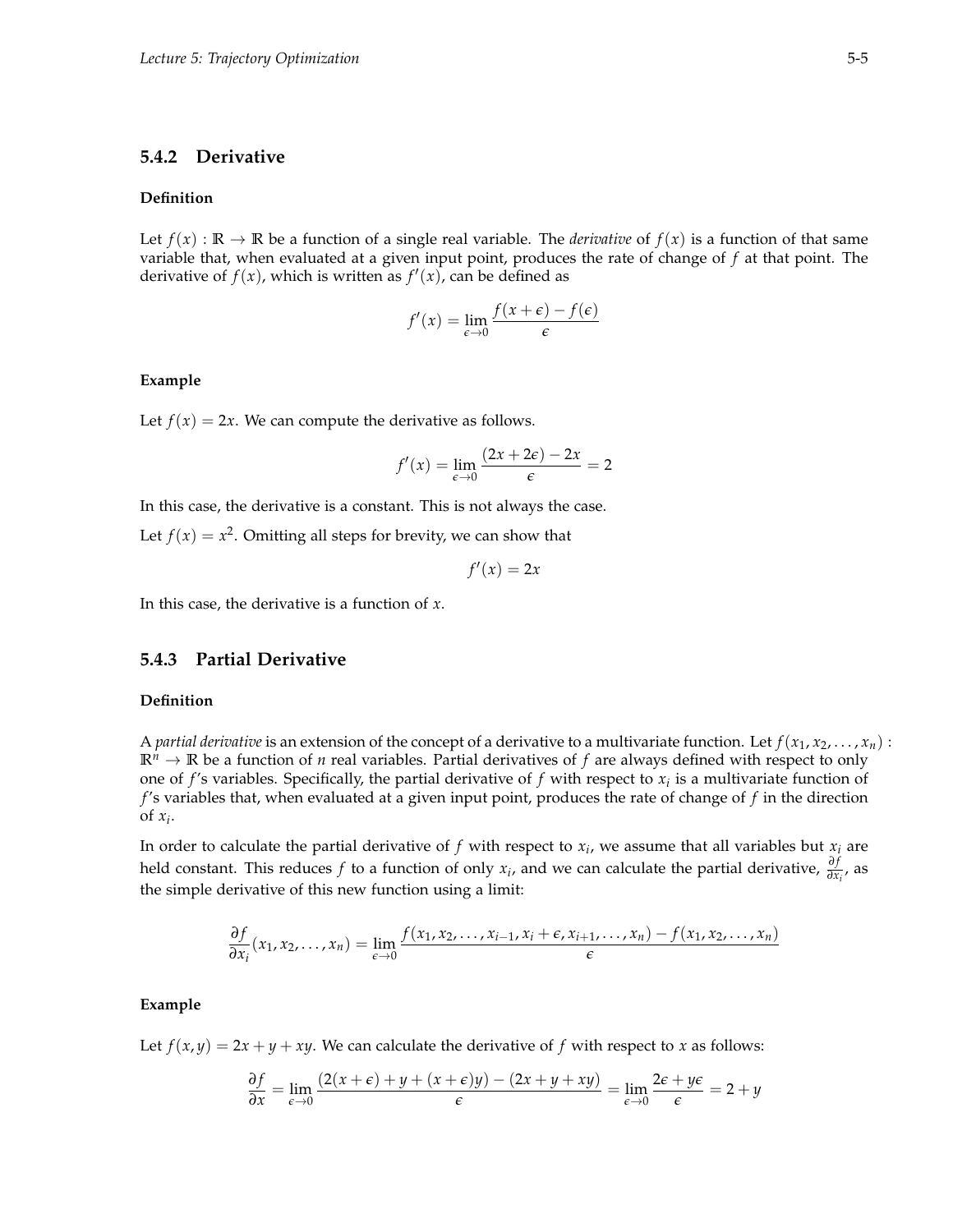Similarly,

$$
\frac{\partial f}{\partial y} = 1 + x
$$

## **5.4.4 Gradient**

#### **Definition**

A gradient is a generalization of the concept of partial derivatives. Specifically, let  $f(x_1, x_2, \ldots, x_n)$  be a function of *n* real variables. Then, the gradient is simply a vector whose elements are the *n* partial derivatives of *f* with respect to each of its variables:

$$
\nabla_{x_1, x_2, \dots, x_n} f = \begin{bmatrix} \frac{\partial f}{\partial x_1} \\ \frac{\partial f}{\partial x_2} \\ \vdots \\ \frac{\partial f}{\partial x_n} \end{bmatrix}
$$

The gradient is a function that maps from *f* 's variables to a vector. Thus, we can describe the gradient as a multivariate vector-valued function. When the gradient is evaluated at a given input point, it produces a vector in **R***<sup>n</sup>* which points in the direction of the greatest rate of ascent in *f* and whose magnitude specifies that rate of ascent.

### **Example**

Let  $f(x, y) = 2x + y + xy$ . We computed the partial derivatives of this function above, so we can simply say that

$$
\nabla_{x,y}f=\begin{bmatrix}2+y\\1+x\end{bmatrix}
$$

## **5.4.5 Ordinary Derivatives of Vector-Valued Functions**

### **Definition**

A vector-valued function is a function whose range is a set of vectors. For example, let

$$
f(x) = \begin{bmatrix} f_1(x) \\ f_2(x) \\ \vdots \\ f_n(x) \end{bmatrix}
$$

be a single-variable vector-valued function. This function maps a single variable into a *n*-dimensional vector. Because *f* is a function of a single variable, we can take its ordinary derivative by simply differen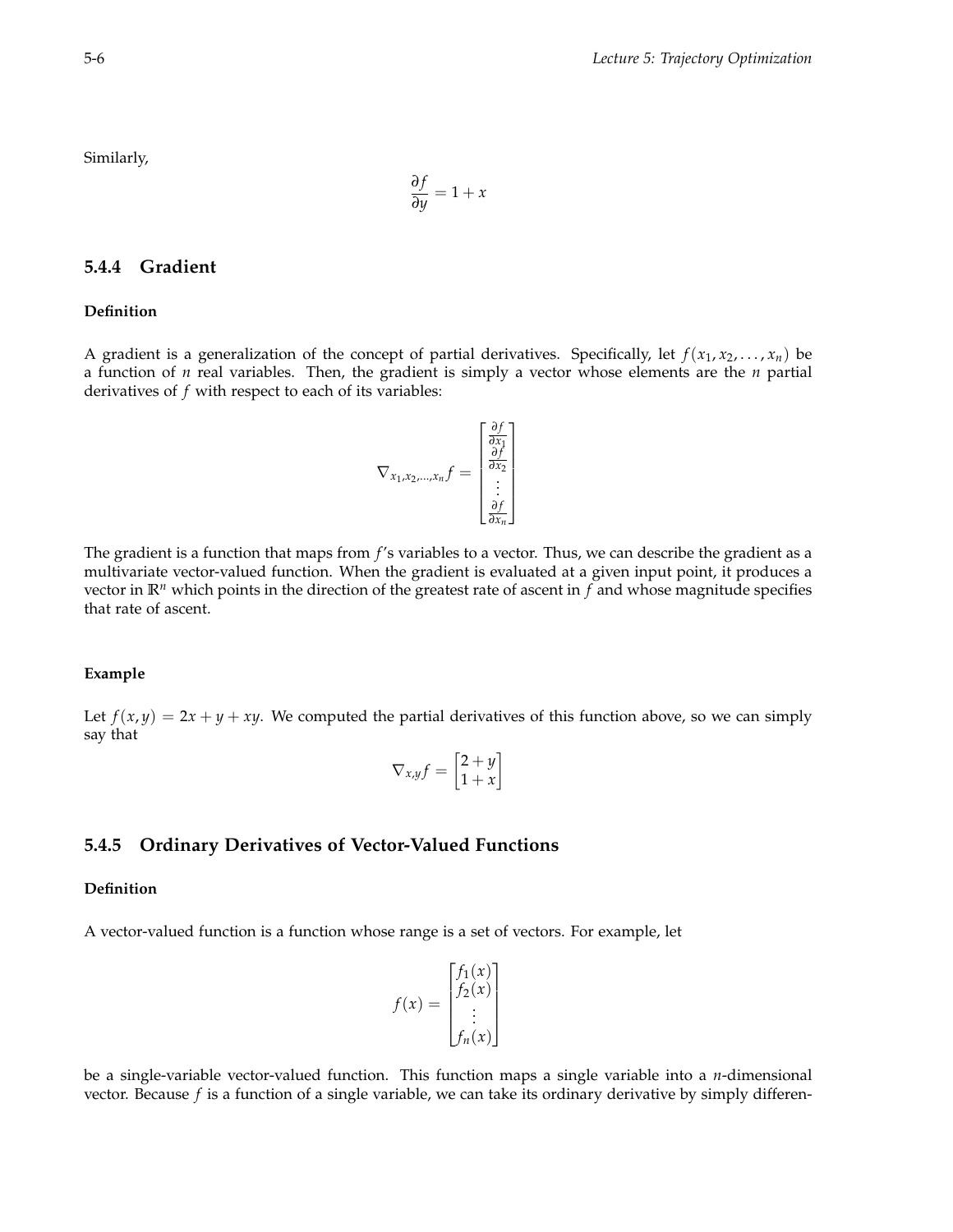tiating each of the functions  $f_1, f_2, \ldots, f_n$  that compose  $f$ 's matrix:

$$
f'(x) = \begin{bmatrix} \frac{df_1}{dx} \\ \frac{df_2}{dx} \\ \vdots \\ \frac{df_n}{dx} \end{bmatrix}
$$

This ordinary derivative is a vector of functions of a single variable, and when it is evaluated at a given input point, it produces a vector.

#### **Example**

Let

$$
f(x) = \begin{bmatrix} x^2 + 2 \\ 2x \end{bmatrix}
$$

Then, we can compute

$$
f'(x) = \begin{bmatrix} 2x \\ 2 \end{bmatrix}
$$

This is a vector of functions of *x*, and we can evaluate it at a particular point to get a vector.

### **5.4.6 Jacobians of Multivariate Vector-Valued Functions**

#### **Definition**

The Jacobian matrix is a generalization of the gradient to multivariate vector-valued functions. Let  $f(x_1, x_2, \ldots, x_n): \mathbb{R}^n \to \mathbb{R}^m$  be a multivariate vector-valued function:

$$
f(x_1, x_2,..., x_n) = \begin{bmatrix} f_1(x_1, x_2,..., x_n) \\ f_2(x_1, x_2,..., x_n) \\ \vdots \\ f_m(x_1, x_2,..., x_n) \end{bmatrix}
$$

Then, the Jacobian of *f* is defined as

$$
\frac{df}{d(x_1, x_2, \ldots, x_n)} = \begin{bmatrix} \frac{\partial f_1}{\partial x_1} & \cdots & \frac{\partial f_1}{\partial x_n} \\ \vdots & \ddots & \vdots \\ \frac{\partial f_m}{\partial x_1} & \cdots & \frac{\partial f_m}{\partial x_n} \end{bmatrix}
$$

This matrix is often represented by **J**.

#### **Usage in Kinematics**

Let *φEE*(*q*) be a forward kinematics function that maps a configuration *q* from *d*-dimensional C-space to a location of a robot's end effector in **R**<sup>3</sup> :

$$
\phi_{EE}(q) = \begin{bmatrix} x(q) \\ y(q) \\ z(q) \end{bmatrix}
$$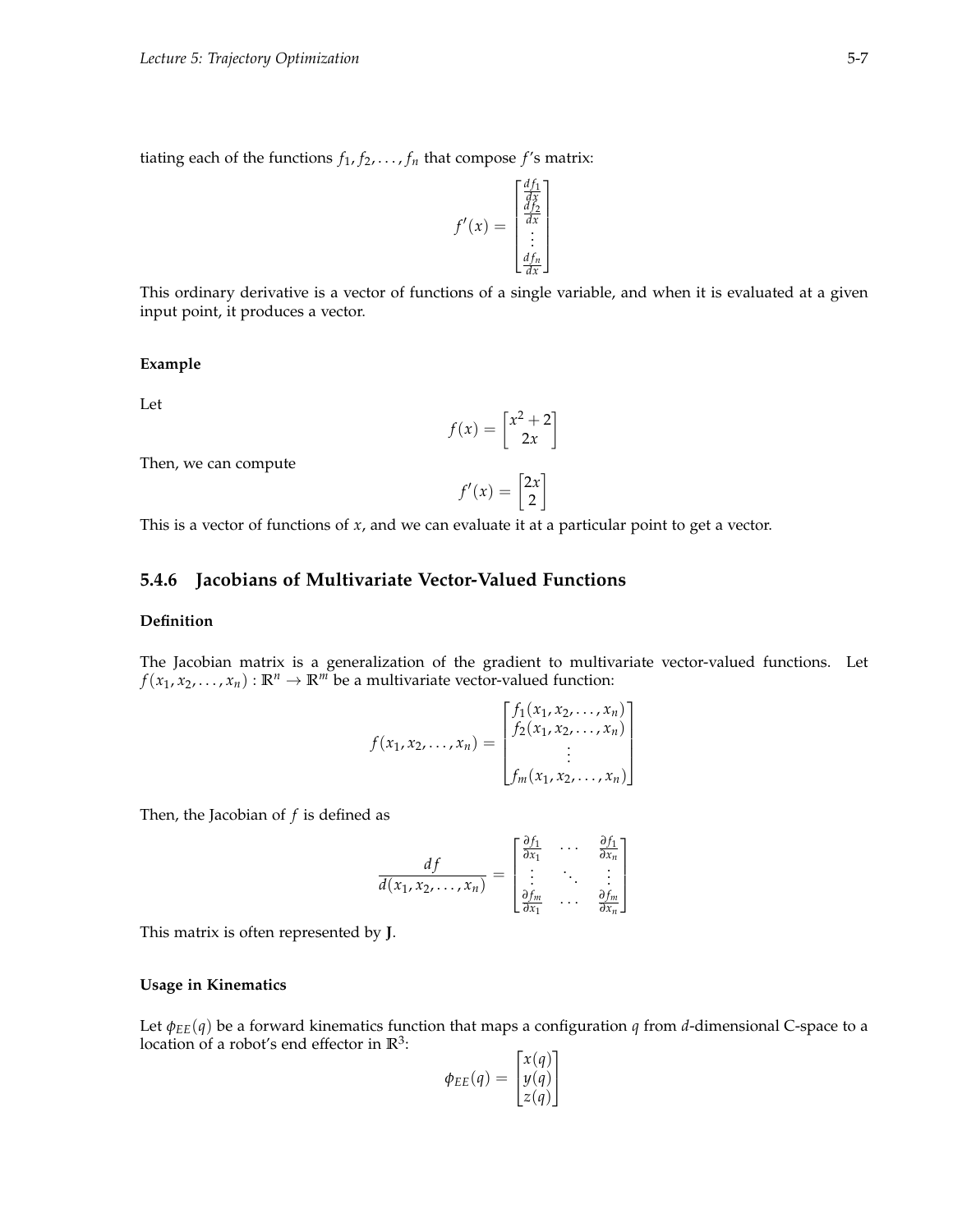The Jacobian of *φ* gives us a 3 by *d* matrix whose rows are the gradients of *x*, *y*, and *z* with respect to the configuration *q*. This is very useful, as it gives us a way to map a rate of change in configuration space to a rate of change in the real world.

The Jacobian is also useful in inverse kinematics with the psuedo-inverse Jacobian and Jacobian transpose methods.

### **Properties**

If we have a vector

 $v =$  $\lceil$  *x*1 *x*2 . . . *xn* 1 

then if, for some matrix **A**, we can write  $f(x_1, x_2, ..., x_n) = \mathbf{A}v$  then  $\mathbf{J} = \mathbf{A}$ .

**Example**

Let

$$
f(x,y) = \begin{bmatrix} 2x + y \\ y \end{bmatrix}
$$

Then, we can calculate

$$
\frac{df}{d(x,y)} = \begin{bmatrix} 2 & 1 \\ 0 & 1 \end{bmatrix}
$$

We could compute this directly or by noting that

$$
f(x,y) = \begin{bmatrix} 2 & 1 \\ 0 & 1 \end{bmatrix} \begin{bmatrix} x \\ y \end{bmatrix}
$$

and using the first property of the Jacobian listed above.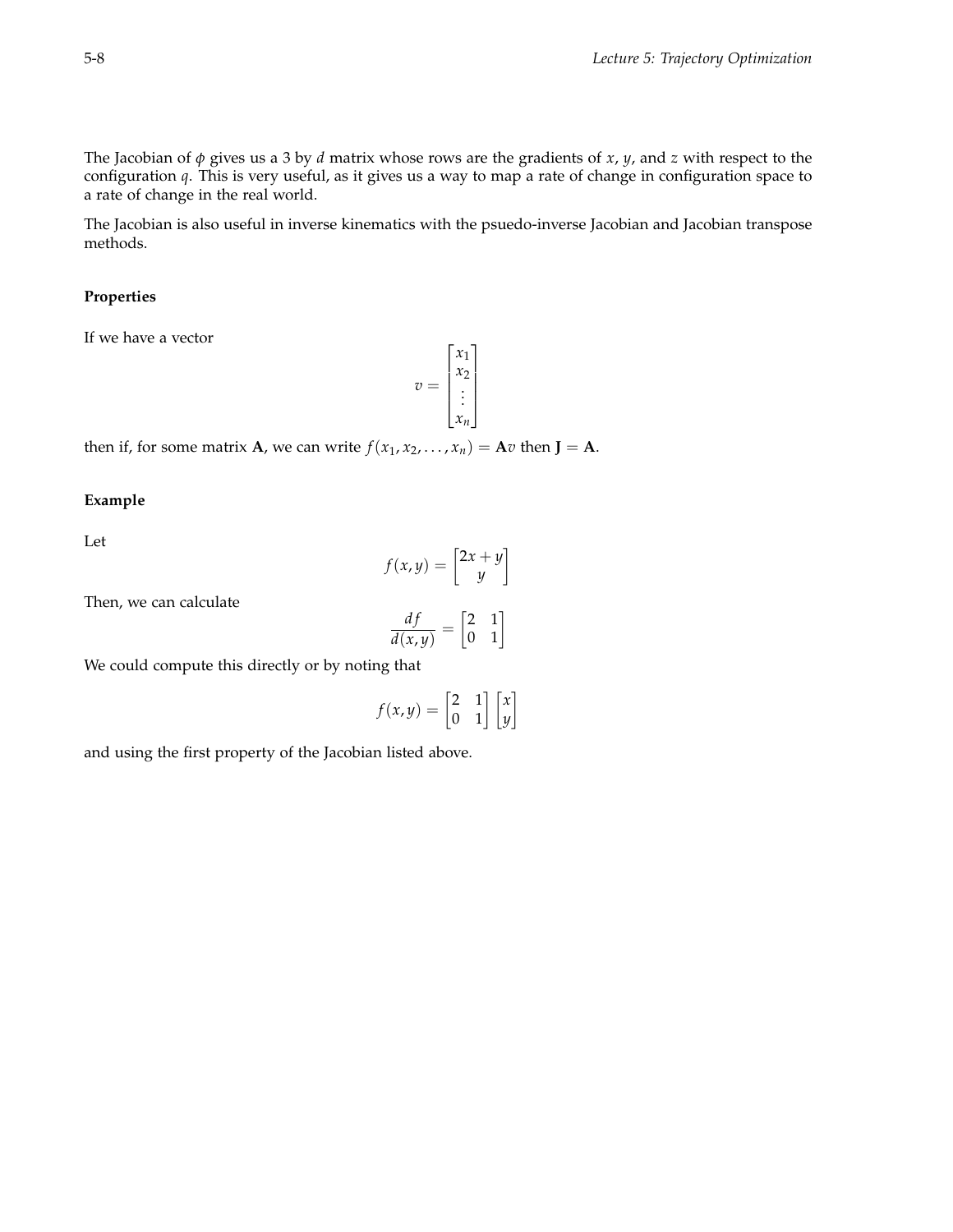### CS 294-115 Algorithmic Human-Robot Interaction Fall 2016

Lecture 6: Trajectory Optimization II

*Scribes: Huazhe Xu, Xinyu Liu*

## **Today's Outline**

- Problem Statement
- Functional Gradient Descent
- CHOMP: Covariant Hamiltonian Optimization for Motion Planning
- Next Lecture: Non-Euclidean Inner Product

## **6.1 Problem Statement**

- Trajectory (function) *ξ* : [0, *T*] → **C**
- Cost (functional)  $U : \Xi \to \mathbb{R}^+$
- Optimization Problem:

$$
\xi^* = \arg\min_{\xi\in\Xi} U(\xi)
$$

subject to

$$
\xi(0)=q_s,
$$

$$
\xi(T) = q_g
$$

• Update Equation (functional gradient descent):

$$
\xi_{i+1} \leftarrow \xi_i - \frac{1}{\alpha} \nabla_{\xi} U(\xi_i)
$$

 $\nabla_{\xi}U(\xi_i)$ : also a function of time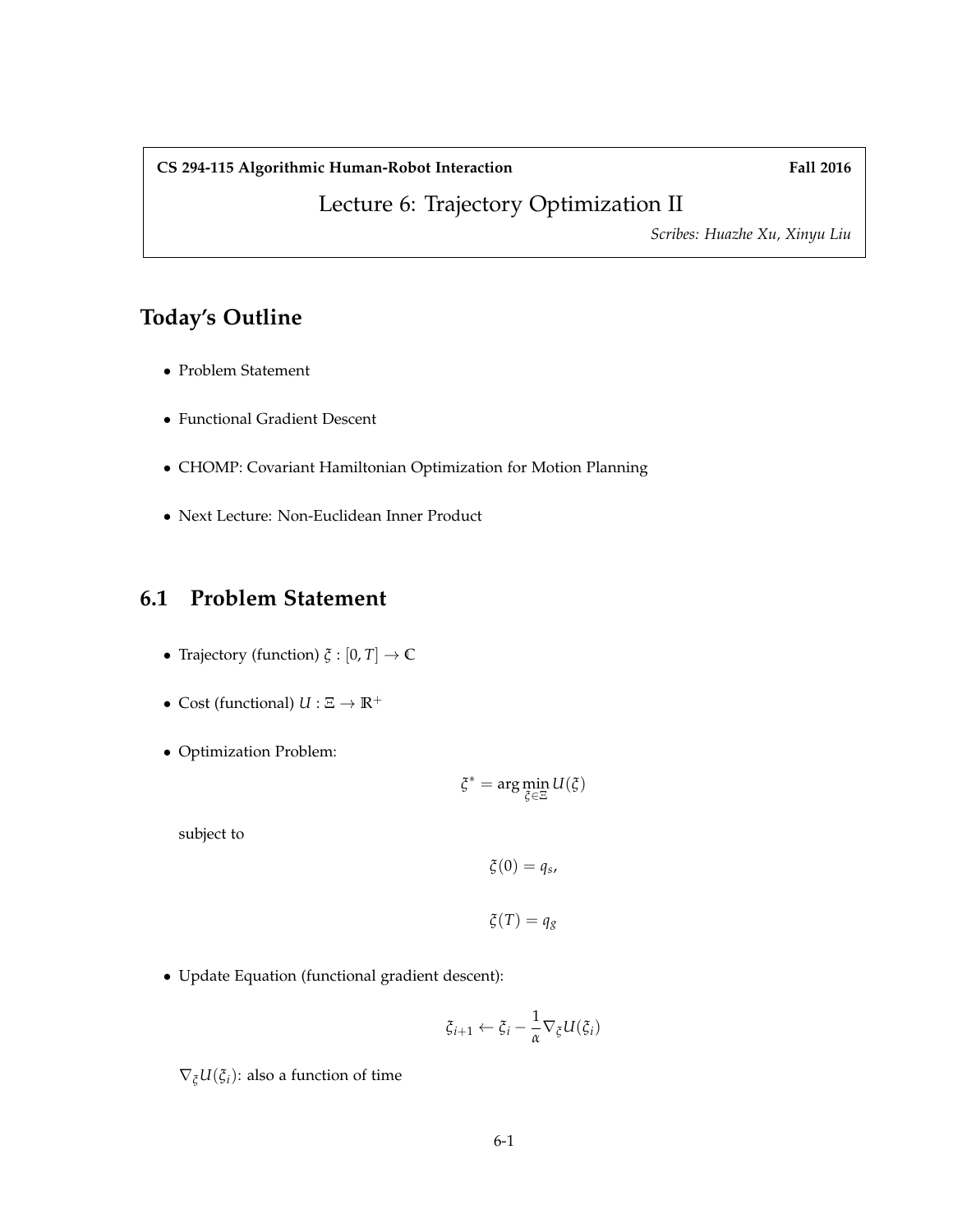

- Ξ is a Hilbert space, a complete vector space with an inner product.
- Inner product:

For this lecture, we assume a particular Hilbert space specified by the Euclidean inner product. Given two trajectories  $\xi_1, \xi_2 \in \Xi$ , the Euclidean inner product is

$$
<\xi_1, \xi_2> = \int_0^T \xi_1(t)^T \xi_2(t) dt
$$

In discrete time,  $\xi = [q_1, ..., q_N]^T$ , thus  $\langle \xi_1, \xi_2 \rangle = \xi_1^T \xi_2$ . Properties of inner products: *Symmetry*:

$$
<\xi_1,\xi_2>=<\xi_2,\xi_1>
$$

*Positive definite*:

$$
\forall \xi, \xi, \xi \xi \geq 0; \xi, \xi \geq 0 \iff \xi = 0
$$

 $(\xi = 0$  is the zero trajectory that always maps time to the zero configuration.) *Linearity in the first argument*:

 $< \xi_1 + \xi_2, \xi_3 > = < \xi_1, \xi_3 > + < \xi_2, \xi_3 >$ 

(The same holds true for the second argument by *symmetry*.)

## **6.2 Functional Gradient Descent**

We use calculus of variation in computing the derivatives of a functional.

• Euler-Lagrange Equation:

If

$$
<\xi_1, \xi_2> = \int_0^T \xi_1(t)^T \xi_2(t) dt
$$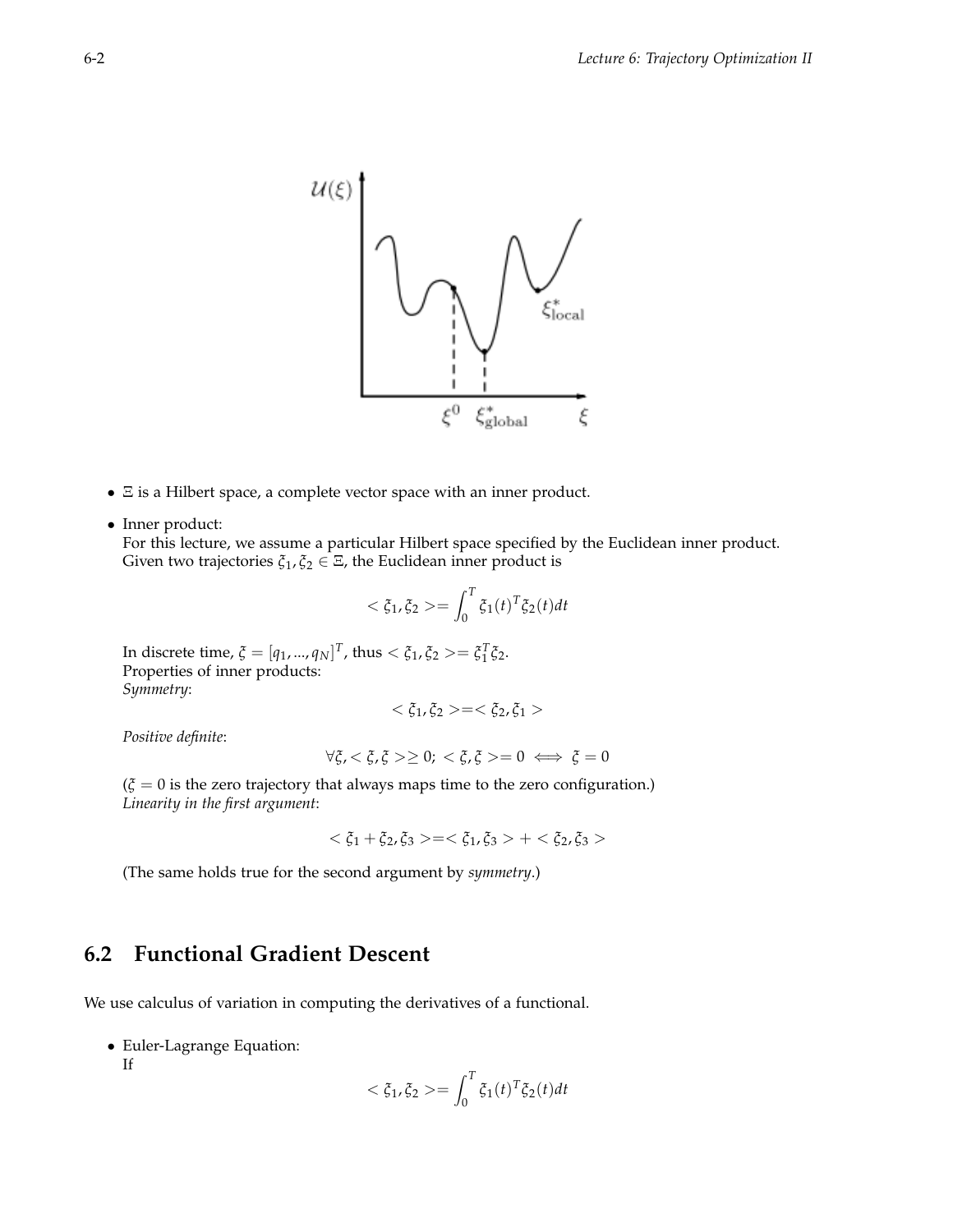(i.e. Ξ is a Hilbert space with the Euclidean inner product) and

$$
U[\xi] = \int_0^T F(t, \xi(t), \xi'(t)) dt
$$

then

$$
\nabla_{\xi} U(t) = \frac{\partial F}{\partial \xi(t)}(t) - \frac{d}{dt} \frac{\partial F}{\partial \xi'(t)}(t)
$$

Note that  $\nabla_{\xi}U(t) \in \Xi$ 

• Example:

Consider the example where you minimize the squared norm of velocity in trajectory subject to starting at  $q_s$  and ending at  $q_g$ :

$$
U[\xi] = \frac{1}{2} \int_0^T \|\xi'(t)\|^2 dt
$$

The optimal trajectory has

*Shape*: straight line. Intuitively, in the same amount time, a trajectory traversing a longer path needs a faster velocity, thus has higher cost.



*Timing*: constant velocity. Intuitively, in discrete time with T time steps, *U*[*ξ* ∗ ] < *U*[*ξ*]

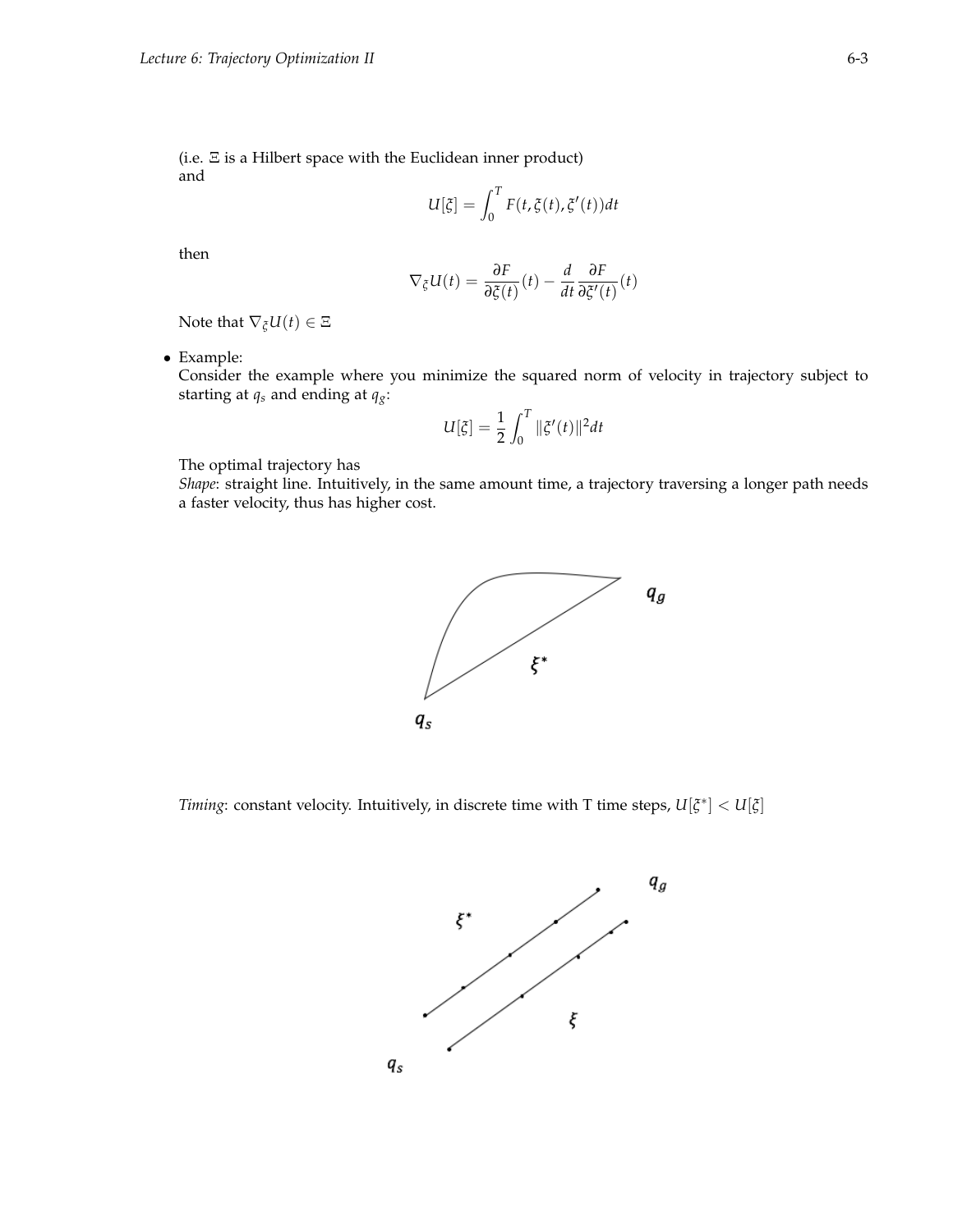$$
F(t, \xi(t), \xi'(t)) = \frac{1}{2} ||\xi'(t)||^2
$$

Apply Euler-Lagrange equation,

$$
\nabla_{\xi}U(t) = 0 - \frac{d}{dt}\xi'(t) = -\xi''(t)
$$

Since U is quadratic/convex, to find *ξ* that minimizes *cost U*, we set the gradient to 0, and solve for *ξ* ∗ , which is global minimum.

$$
\xi''(t) = 0
$$

$$
\xi'(t) = a
$$

shows that optimal trajectory has constant velocity.

$$
\xi(t) = at + b
$$

shows that optimal trajectory is a straight line. Then to solve for a and b in  $\zeta^*$ , we use constraints  $\zeta(0) = q_s$  and  $\zeta(T) = q_g$ .

• Proof:

First order Taylor series expansion (relates f to f')  $f : \mathbb{R} \to \mathbb{R}$ ,

$$
f(x+\epsilon) \approx f(x) + \epsilon f'(x)
$$

$$
f'(x) = \lim_{\epsilon \to 0} \frac{f(x+\epsilon) - f(x)}{\epsilon}
$$

 $U: \Xi \rightarrow \mathbb{R}^+$ ,

$$
U[\xi+\epsilon\eta]\approx U[\xi]+\epsilon<\nabla_\xi U,\eta>
$$

*smooth disturbance*  $\eta \in \Xi$  *s.t.*  $\eta(0) = \eta(T) = 0$ 



arbitrary small  $\epsilon \in \mathbb{R}$ 

$$
\langle \nabla_{\xi} U, \eta \rangle = \lim_{\epsilon \to 0} \frac{U[\xi + \epsilon \eta] - U[\xi]}{\epsilon} \tag{1}
$$

$$
\langle \nabla_{\xi} U, \eta \rangle = \int_{0}^{T} \nabla_{\xi} U(t)^{T} \eta(t) dt \tag{2}
$$

We are going to massage equation (1) to equation (2) and term match to find ∇*ξU*. Let  $\phi(\epsilon) = \tilde{U}[\xi + \epsilon \eta]$ ,

$$
\langle \nabla_{\xi} U, \eta \rangle = \lim_{\epsilon \to 0} \frac{\phi(\epsilon) - \phi(0)}{\epsilon}
$$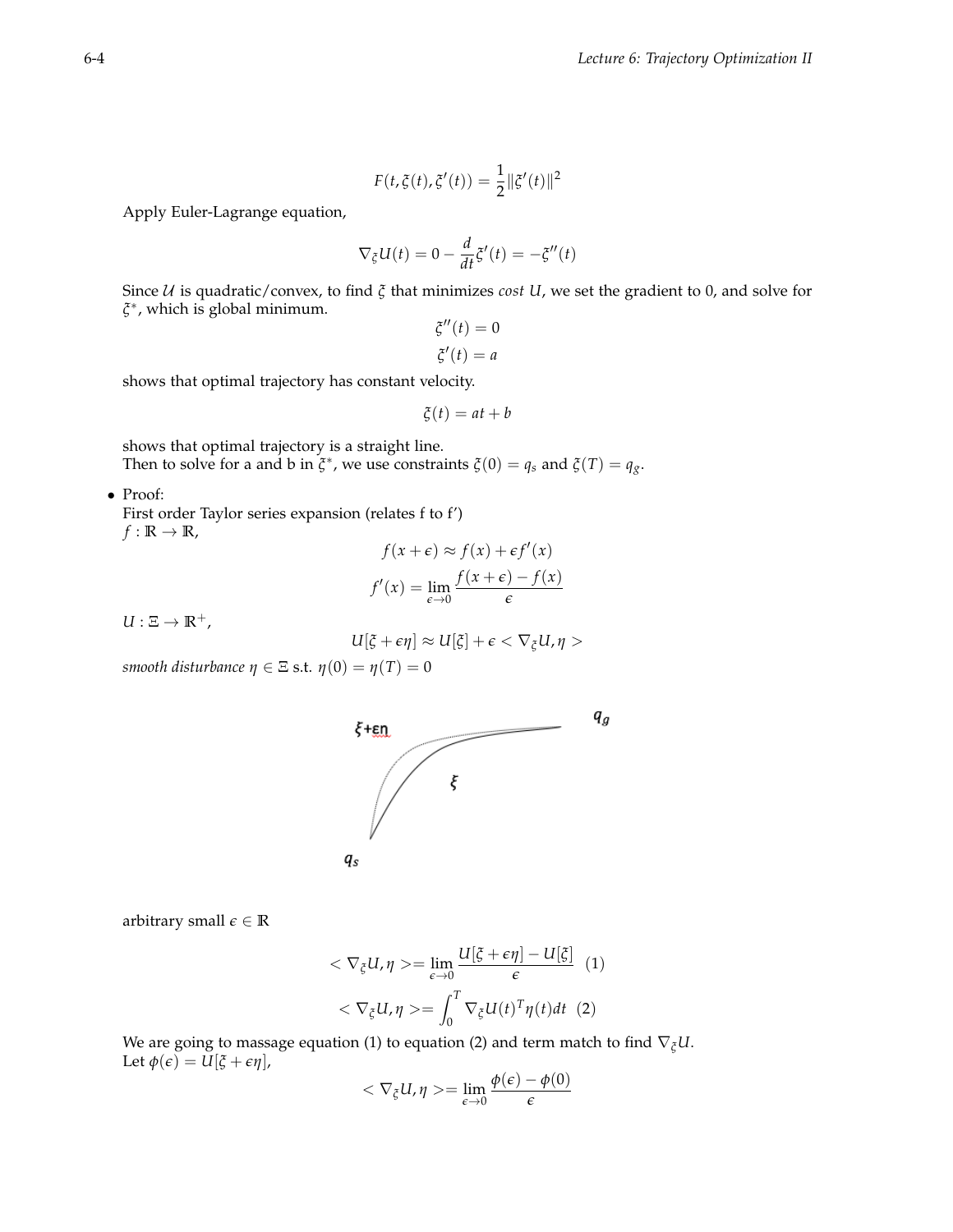$$
= \frac{d\phi}{d\epsilon}\Big|_{\epsilon=0}
$$
  
= 
$$
\frac{d}{d\epsilon} \int_0^T F[t, \xi(t) + \epsilon \eta(t), \xi'(t) + \epsilon \eta'(t)]dt\Big|_{\epsilon=0}
$$

Exchange differentiation with integration,

$$
= \int_0^T \frac{d}{d\epsilon} F[t, \xi(t) + \epsilon \eta(t), \xi'(t) + \epsilon \eta'(t)] dt \Big|_{\epsilon=0}
$$

Change of variables, denote  $x(\epsilon) = \xi(t) + \epsilon \eta(t)$  and  $y(\epsilon) = \xi'(t) + \epsilon \eta'(t)$ , then apply chain rule,

$$
= \int_0^T \left(\frac{\partial F[t, x(\epsilon), y(\epsilon)]}{\partial x}\right)^T \frac{dx}{d\epsilon} + \left(\frac{\partial F[t, x(\epsilon), y(\epsilon)]}{\partial y}\right)^T \frac{dy}{d\epsilon} dt \Big|_{\epsilon=0}
$$
  

$$
= \int_0^T \left(\frac{\partial F[t, x(\epsilon), y(\epsilon)]}{\partial x}\right)^T \eta(t) + \left(\frac{\partial F[t, x(\epsilon), y(\epsilon)]}{\partial y}\right)^T \eta'(t) dt \Big|_{\epsilon=0}
$$
  

$$
= \int_0^T \frac{\partial F}{\partial \xi(t)}[t, \xi(t) + \epsilon \eta(t), \xi'(t) + \epsilon \eta'(t)]^T \eta(t) + \frac{\partial F}{\partial \xi'(t)}[t, \xi(t) + \epsilon \eta(t), \xi'(t) + \epsilon \eta'(t)]^T \eta'(t) dt \Big|_{\epsilon=0}
$$

Evaluate at  $\epsilon = 0$ ,

$$
= \int_0^T \left(\frac{\partial F[t,\xi(t),\xi'(t)]}{\partial \xi(t)}\right)T\eta(t) + \left(\frac{\partial F[t,\xi(t),\xi'(t)]}{\partial \xi'(t)}\right)T\eta'(t)dt
$$

Write in compact form,

$$
= \int_0^T \left(\frac{\partial F}{\partial \xi(t)}\right)^T \eta(t) + \left(\frac{\partial F}{\partial \xi'(t)}\right)^T \eta'(t) dt
$$

Apply integration by parts to solve  $\int_0^T (\frac{\partial F}{\partial \xi'(t)})^T \eta'(t) dt$ ,

$$
\int_0^T \left(\frac{\partial F}{\partial \xi'(t)}\right)^T \eta'(t) dt
$$

$$
= \left(\frac{\partial F}{\partial \xi'(t)}\right)^T \eta(t) \Big|_0^T - \int_0^T \frac{d}{dt} \left(\frac{\partial F}{\partial \xi'(t)}\right)^T \eta(t) dt
$$

By definition,  $\eta(0) = \eta(T) = 0$ ,

$$
= -\int_0^T \frac{d}{dt} \left(\frac{\partial F}{\partial \xi'(t)}\right)^T \eta(t) dt
$$

Thus,

$$
<\nabla_{\xi}U, \eta> = \int_0^T \left(\frac{\partial F}{\partial \xi(t)} - \frac{d}{dt} \frac{\partial F}{\partial \xi'(t)}\right)^T \eta(t) dt = \int_0^T \nabla_{\xi} U(t)^T \eta(t) dt
$$
 for every  $\eta$ 

Therefore,

$$
\nabla_{\xi}U(t) = \frac{\partial F}{\partial \xi(t)}(t) - \frac{d}{dt}\frac{\partial F}{\partial \xi'(t)}(t)
$$

|  |  | ۰ |
|--|--|---|
|  |  |   |
|  |  |   |